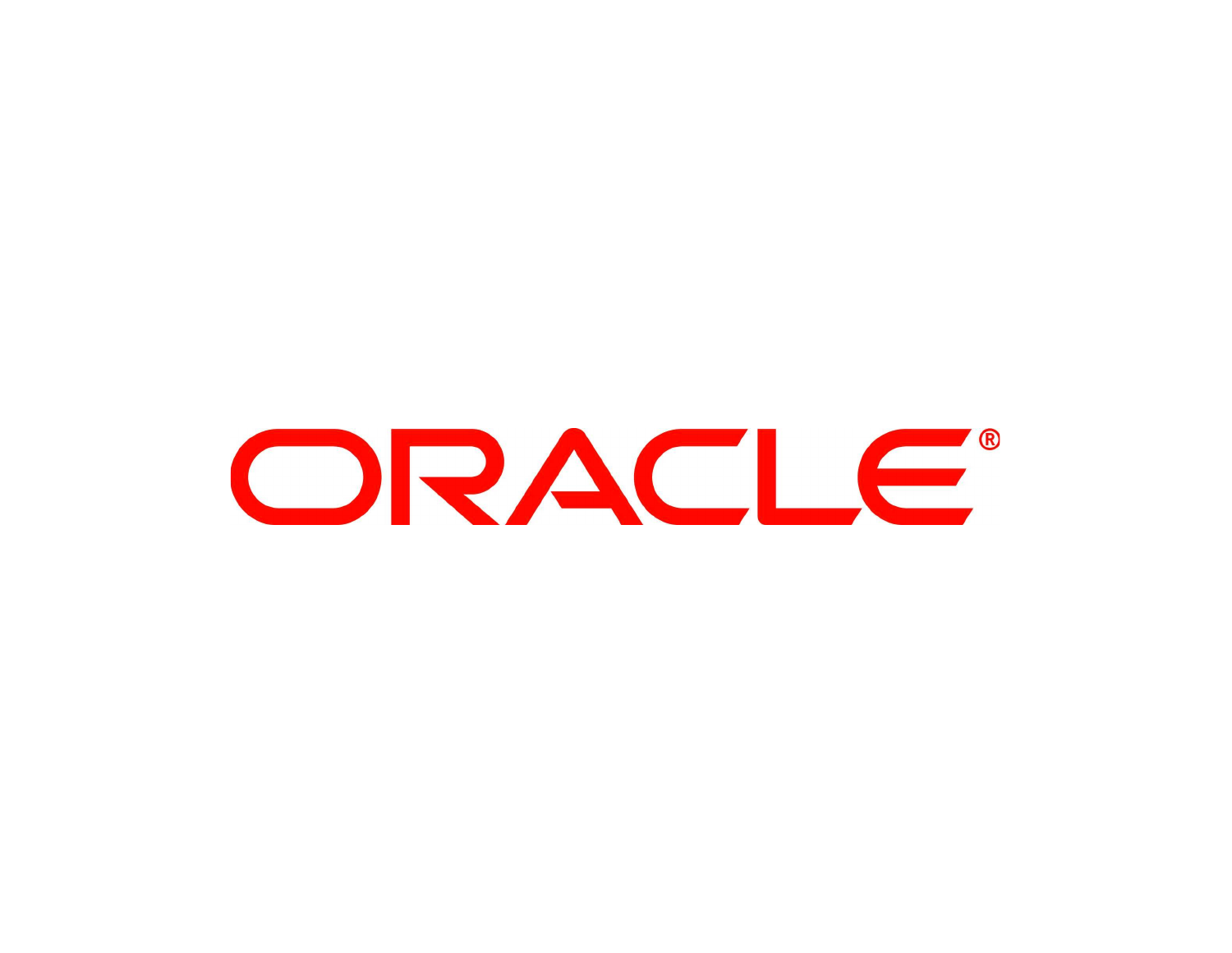

# ORACLE®



#### **Lustre User Group 2010 Opening Address**

Peter Bojanic Director, Lustre Group Open Storage Systems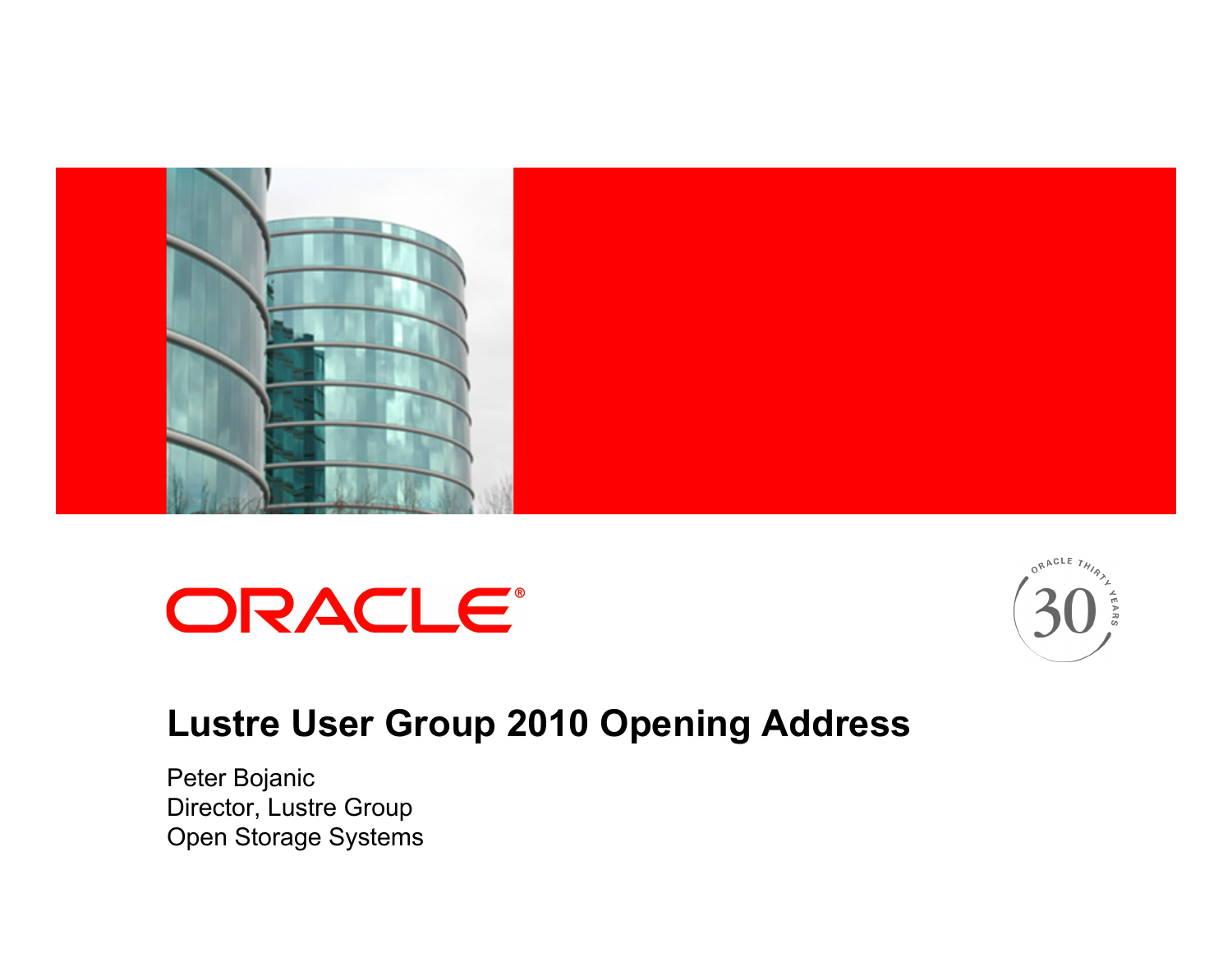# **Welcome to Seascape Beach Resort Monterey Bay, California**



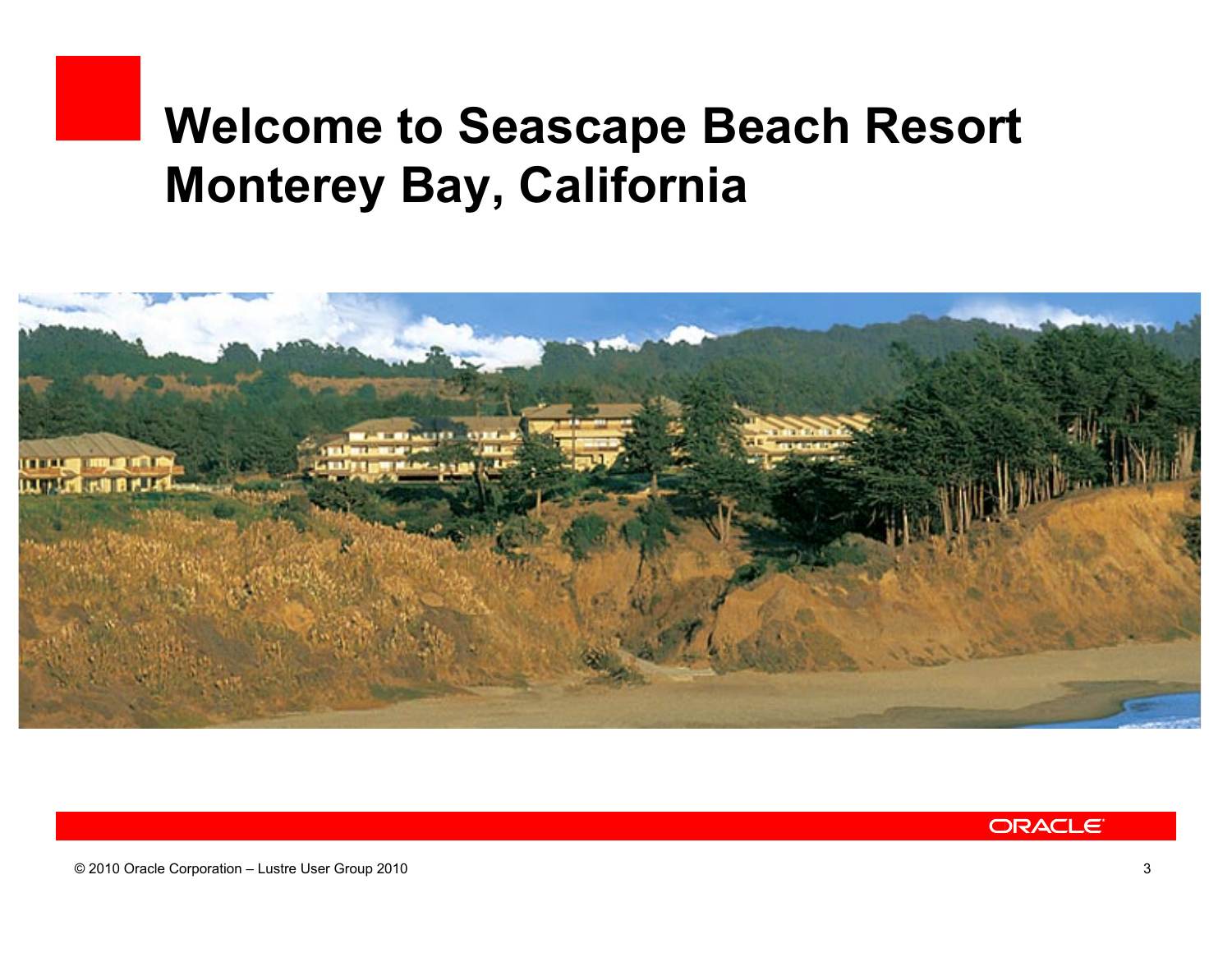

#### ORACLE®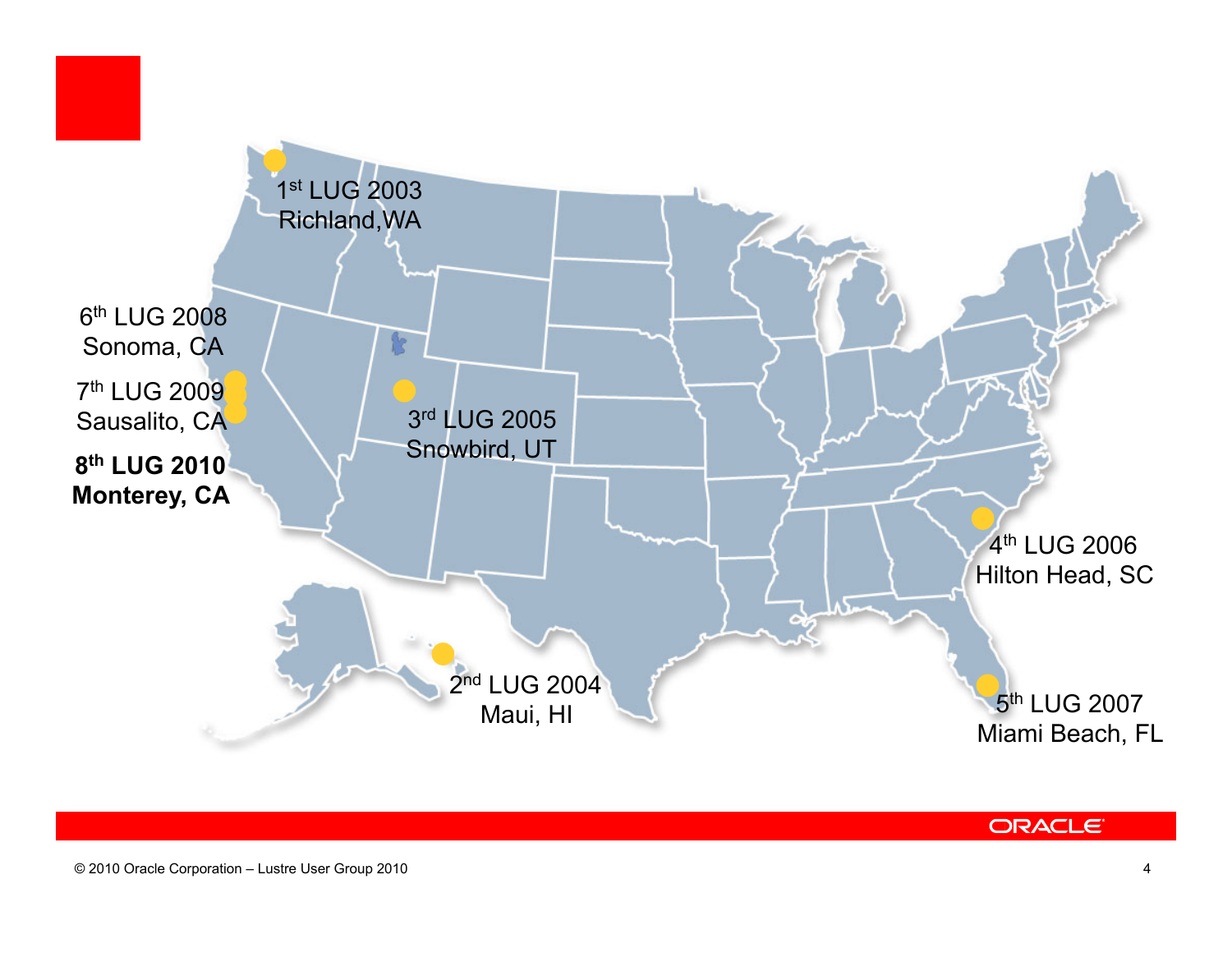# **LUG Participation**

| Year | <b>Location</b> | <b>Total</b><br><b>Registrants</b> | <b>Growth</b> | <b>Organizations</b> |
|------|-----------------|------------------------------------|---------------|----------------------|
| 2007 | Miami Beach, FL | 68                                 |               | 40                   |
| 2008 | Sonoma, CA      | 122                                | 79%           | 43                   |
| 2009 | Sausalito, CA   | 125                                | 3%            | 43                   |
| 2010 | Monterey, CA    | 143                                | 14%           | 60                   |

50% increase in organizations in 2010!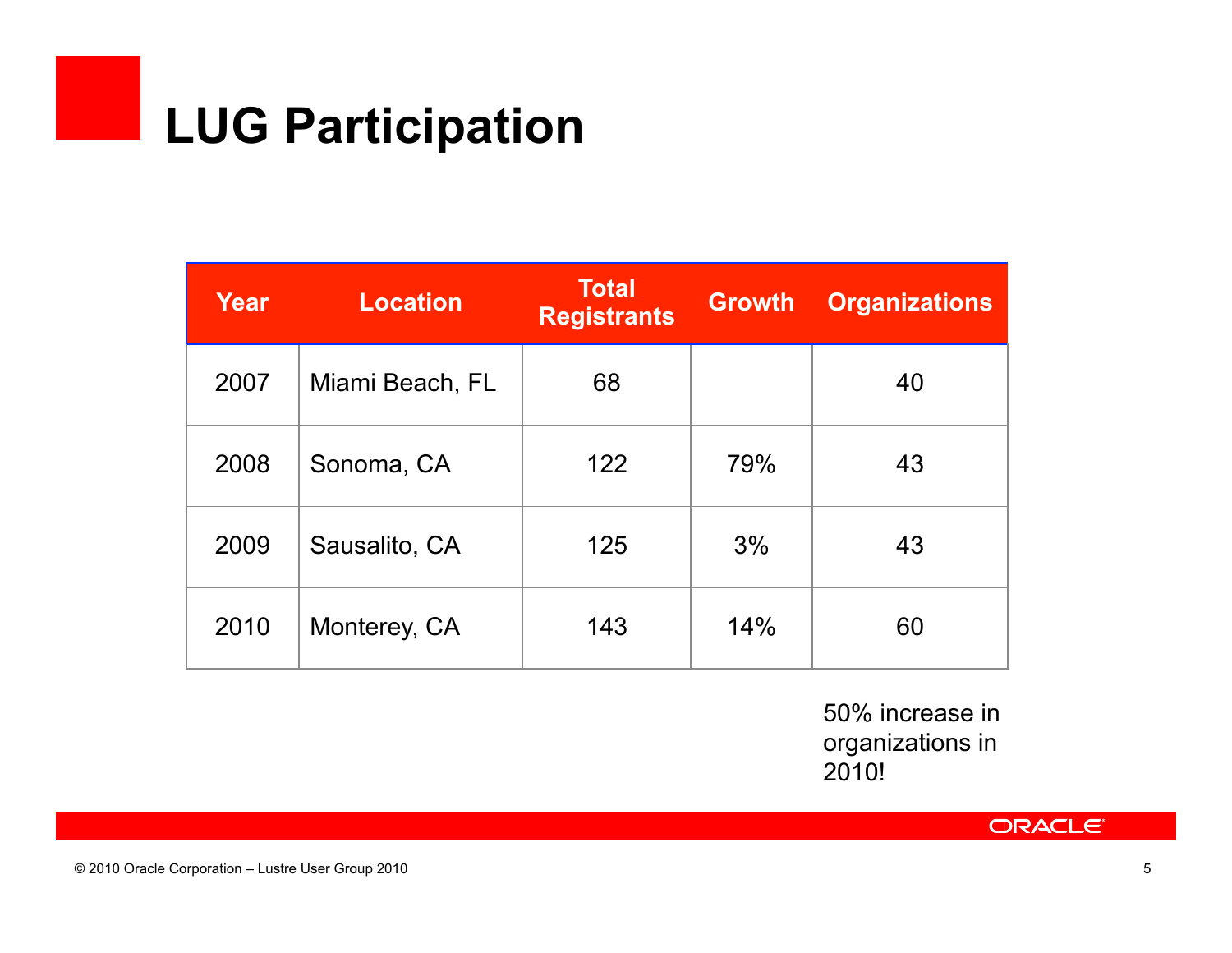#### **Lustre**

#### **The World's Fastest and Most Scalable File System**

- Parallel, scalable shared POSIX file system
	- Global name space up to 32 Petabytes of storage
	- Aggregate 240 GB/second IO for file system
	- 15,000 metadata operations/second
- High-performance heterogeneous networking
	- 50,000+ clients
	- 2GB/s+ IO for individual clients & servers
- High availability
- Object-based architecture
- Open source GPL 2.0 license for use with Linux
- Supported by Oracle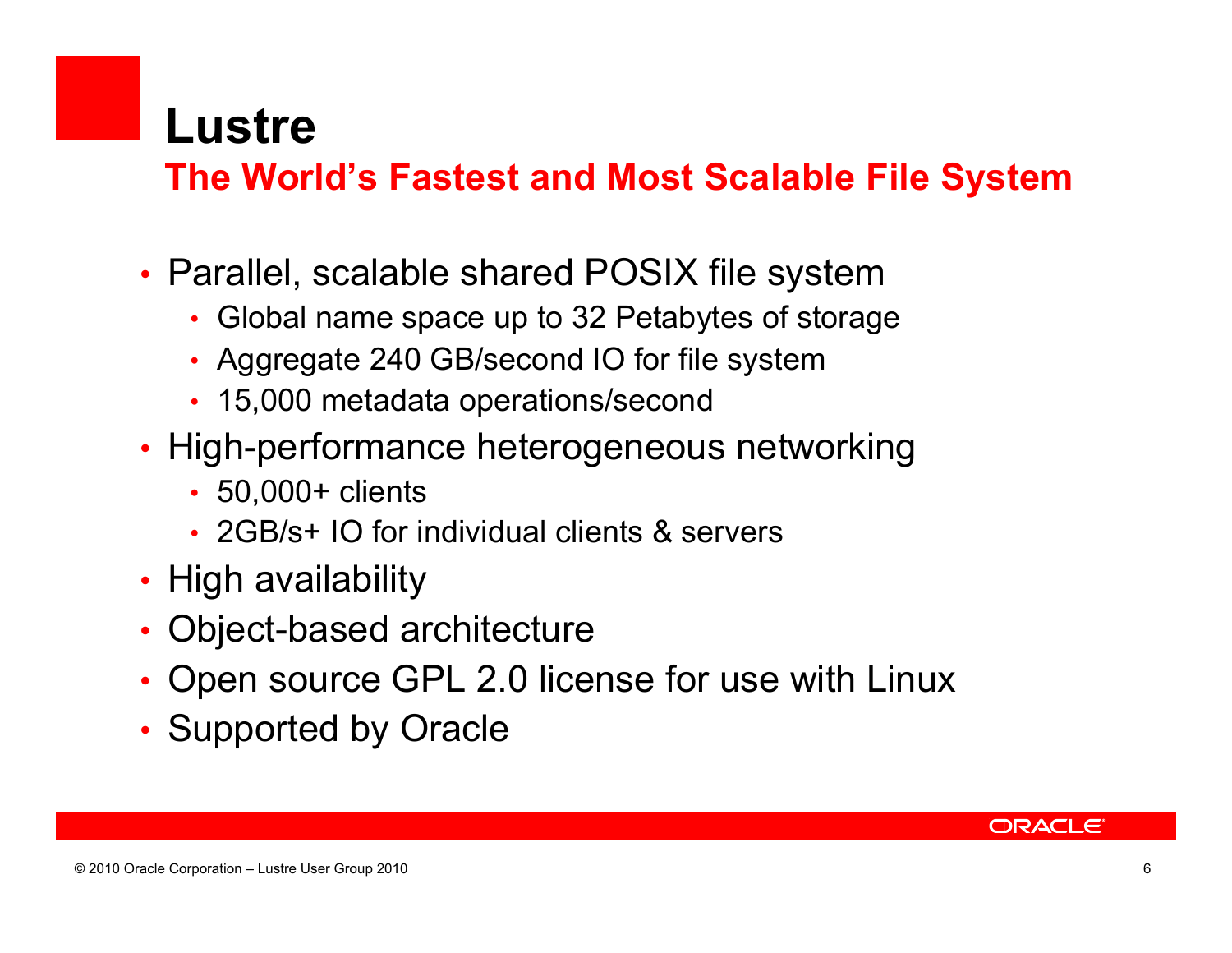# **Accomplishments in 2010**

- 7 of top 10 Supercomputers in the World
- New IO performance records
	- 240 GB/s on ORNL Spider
- Lustre 1.8 releases running like clockwork
- Advancement on development goals
	- Major advancements with Lustre 2.0
	- Major advancements with kDMU for ZFS
	- Metadata performance R&D / SMP scaling improvements
- Acquisition by Oracle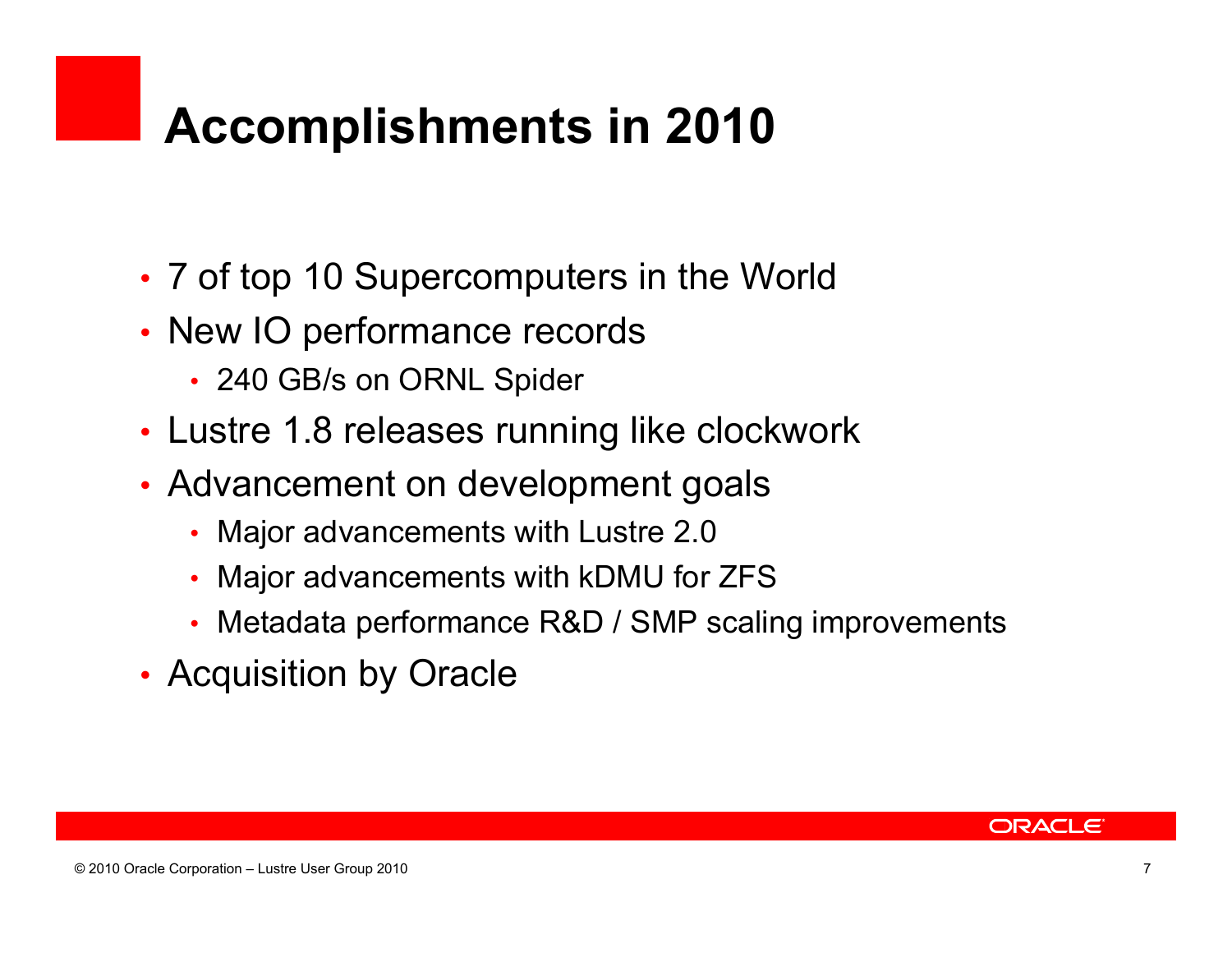# **February Public Statement**

- Oracle plans to:
	- Continue to invest in Lustre engineering, marketing, and sales
	- Honor all Lustre support commitments and allow customers to renew their support contracts
	- Continue with the Lustre User Group 2010 seminar, scheduled for April 14-16 2010. See http://lug2010.org/ for more info
- Oracle will communicate a more detailed plan for Lustre by the end of March 2010 week of LUG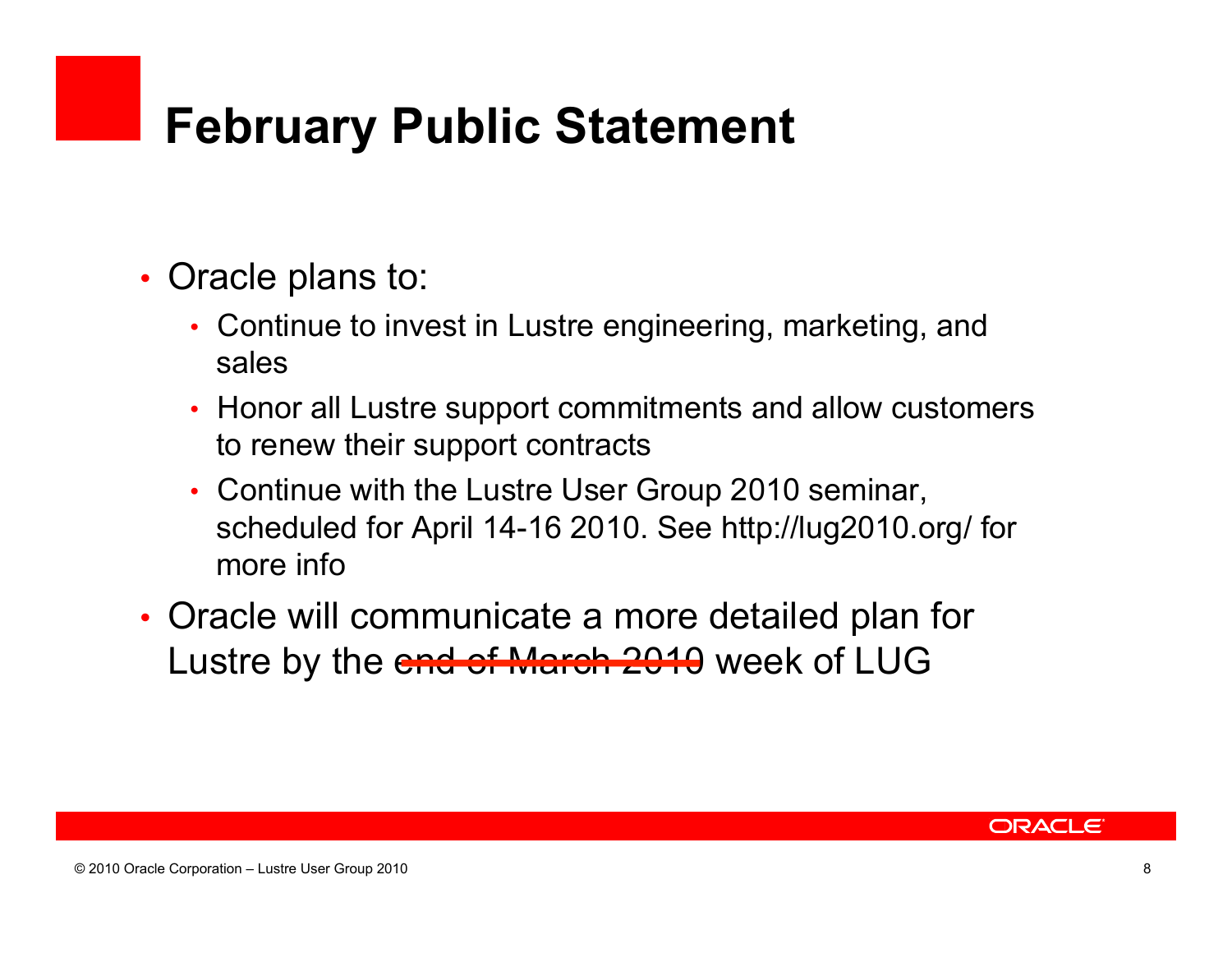# **Getting To Know Oracle**

- A much bigger pond
	- CFS 100 employees
	- Sun 27,000 employees
	- Oracle  $0.000$  employees
- Enormous product portfolio
- Complete solutions based on hardware, software, and services (Storage Server 7000, Exadata 2)
- Disciplined about how we manage products and messaging to customers
- Highly profitable and dedicated to remaining so
- Future-looking statements, including product roadmaps, are not shared publicly
- This necessarily impacts the way we talk with the Lustre community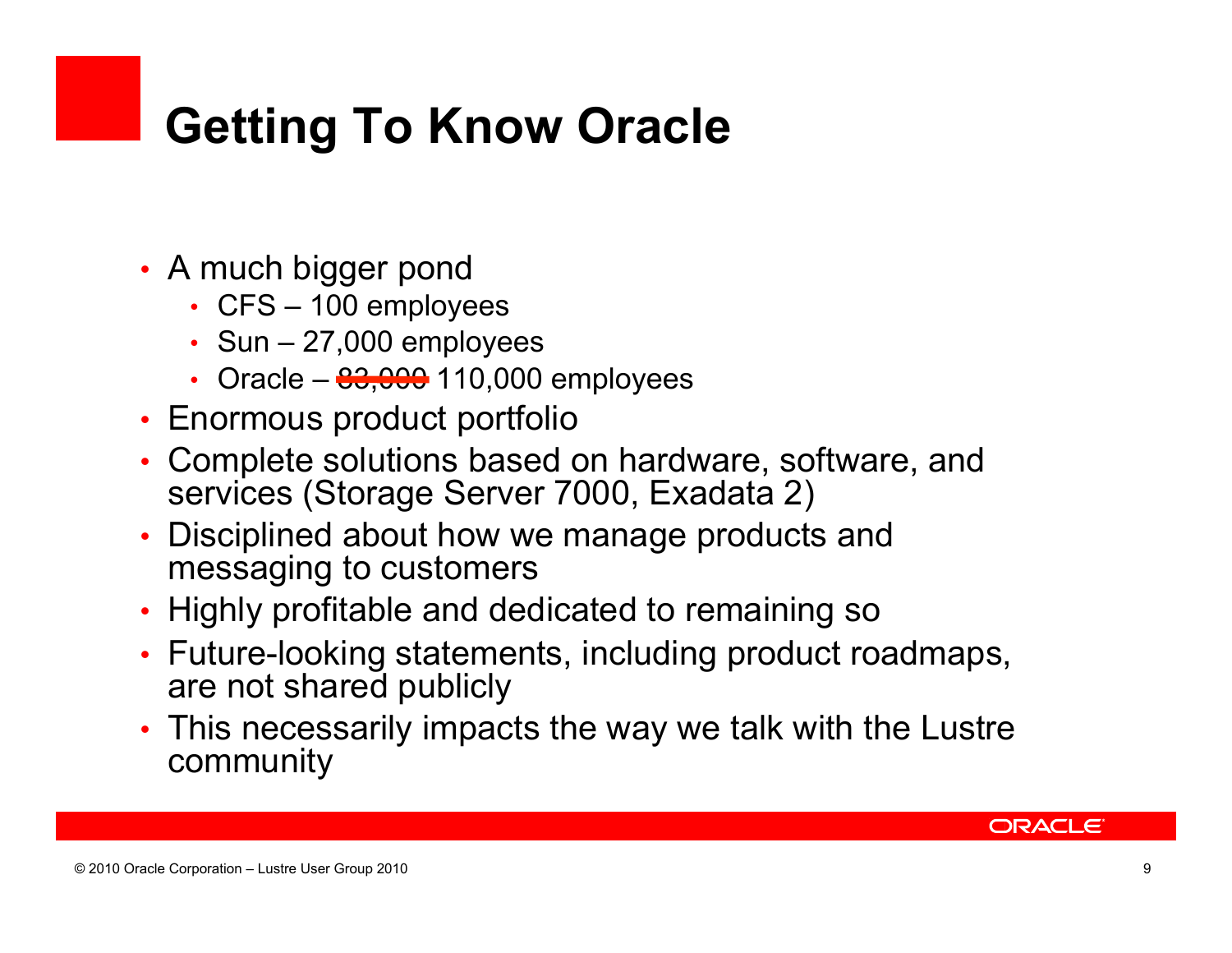# **April Public Statement**

- Answer important questions about Oracle's support for Lustre
	- What is Oracle's open source strategy for Lustre?
	- Where can I get Lustre today?
	- Is Oracle going to support a Lustre community?
	- Will Oracle continue to work with resellers?
	- Will Oracle continue to release a software-only Linux version of Lustre?
	- Will kDMU be made available for Linux?
	- Will Oracle continue to invest in ldiskfs?
	- What's the Lustre roadmap beyond Lustre 2.0?
	- How can Lustre 1.8 customers upgrade to Lustre 2?
- Lustre 2 Qualification Program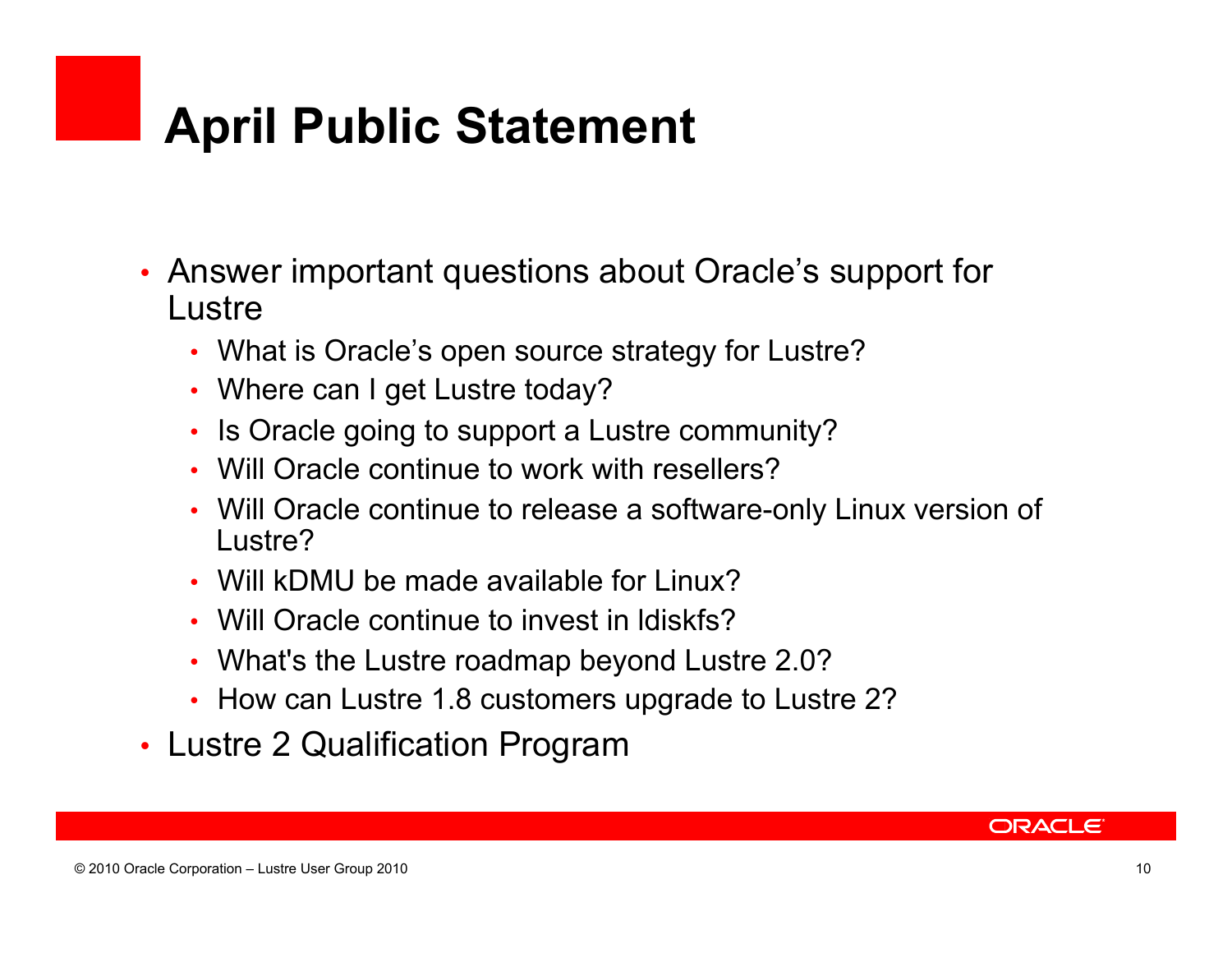

The following is intended to outline our general product direction. It is intended for information purposes only, and may not be incorporated into any contract. It is not a commitment to deliver any material, code, or functionality, and should not be relied upon in making purchasing decisions. The development, release, and timing of any features or functionality described for Oracle's products remains at the sole discretion of Oracle.

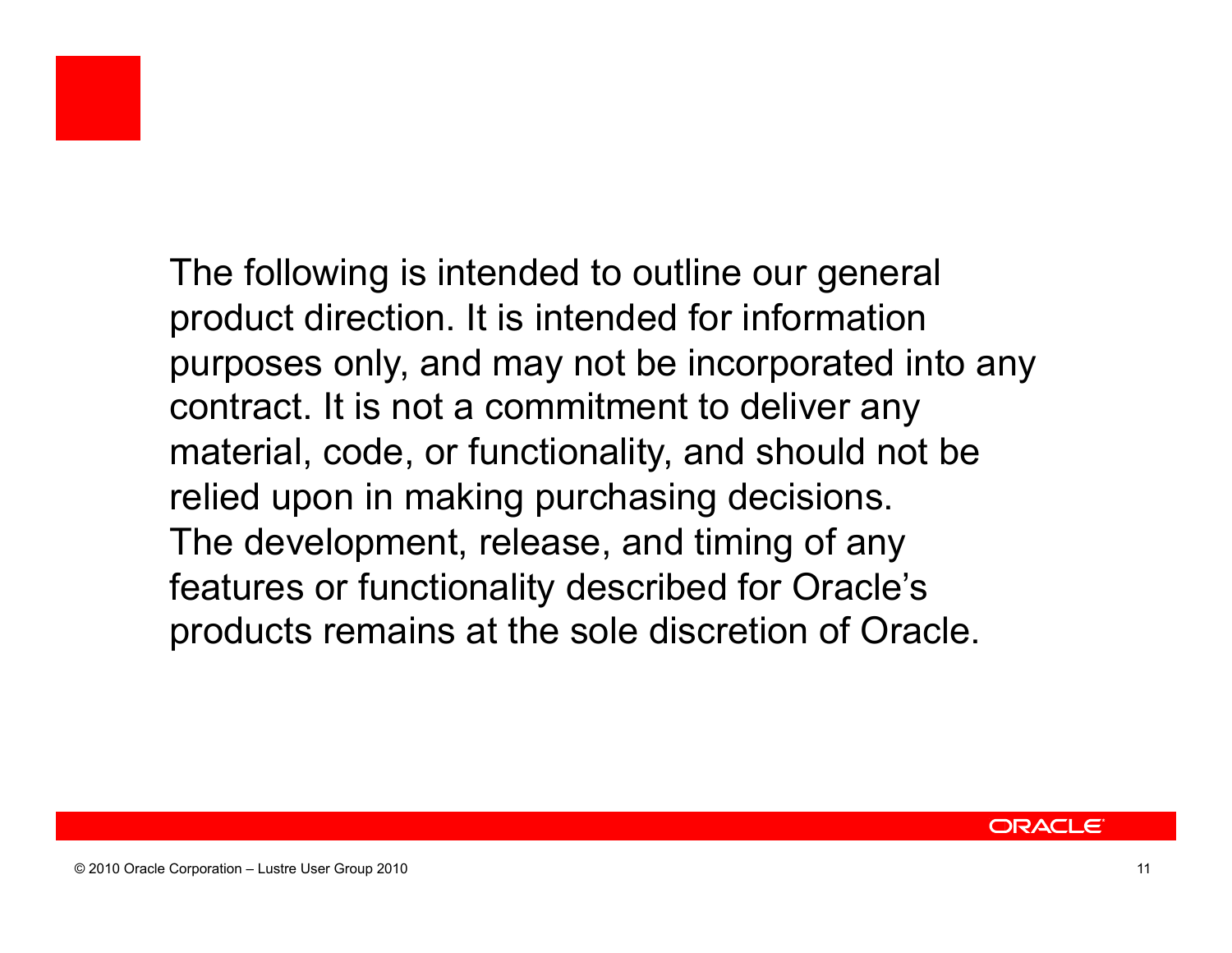#### **What is Oracle's Open Source Strategy for Lustre?**

- The Core Lustre file system technology, including both Lustre 1.8 and Lustre 2, will remain open source, licensed under GPL 2.0
- Oracle intends for Sun Lustre Storage Systems built with Lustre 2 to include both the core file system and other components that may or may not be open source

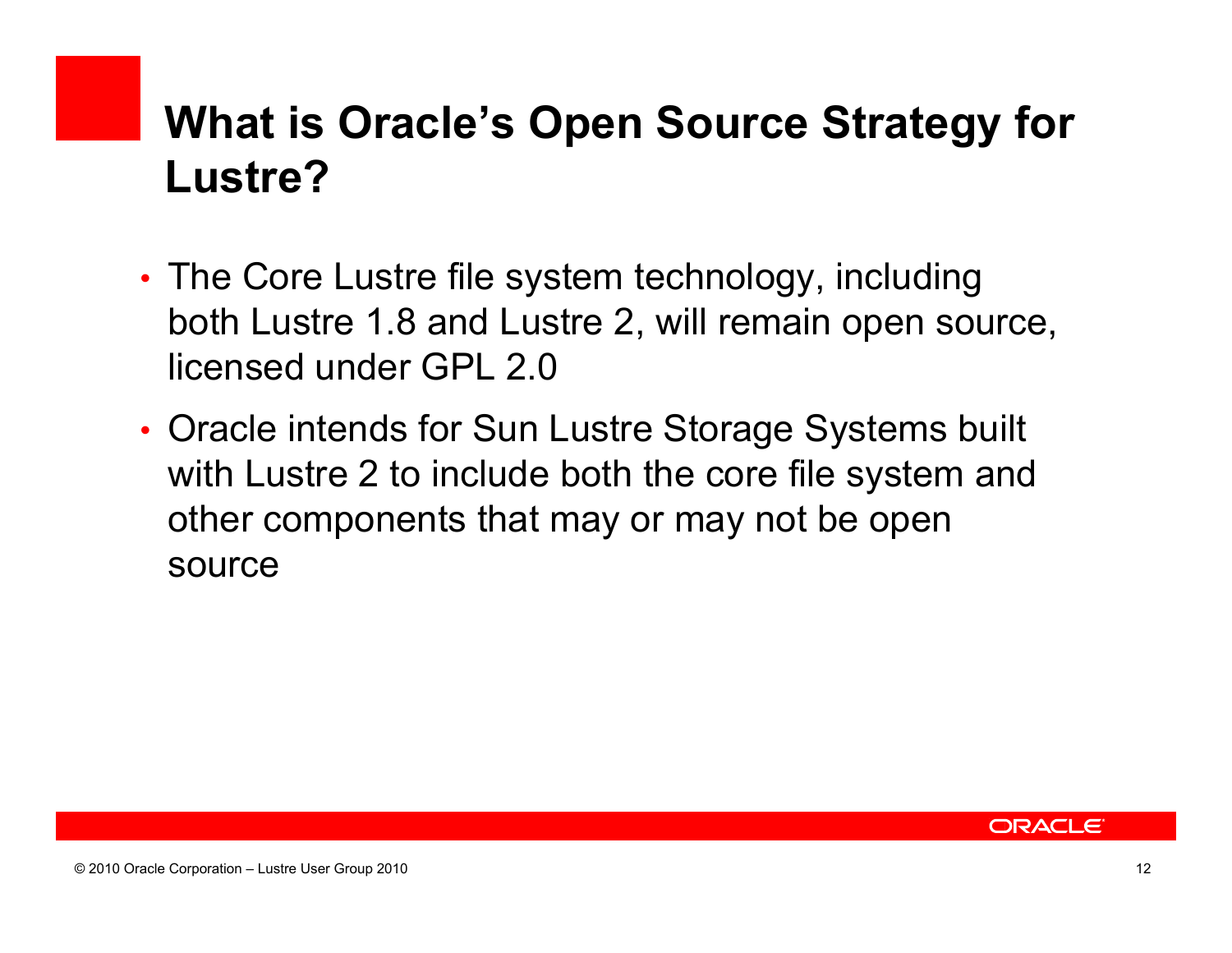# **Where can I get Lustre today?**

- Oracle intends to deliver Lustre storage according to its vision of integrated hardware and software solutions
- These systems will leverage Oracle's comprehensive investments in storage, compute, and networking hardware, Oracle Solaris, Oracle Enterprise Linux, and Lustre 2
- Product details, including pricing, will be published when products are available
- We encourage customers to consider the Sun Storage Server 7000 for many types of HPC-related workloads because it's fast, offers flexible storage options, and is competitively priced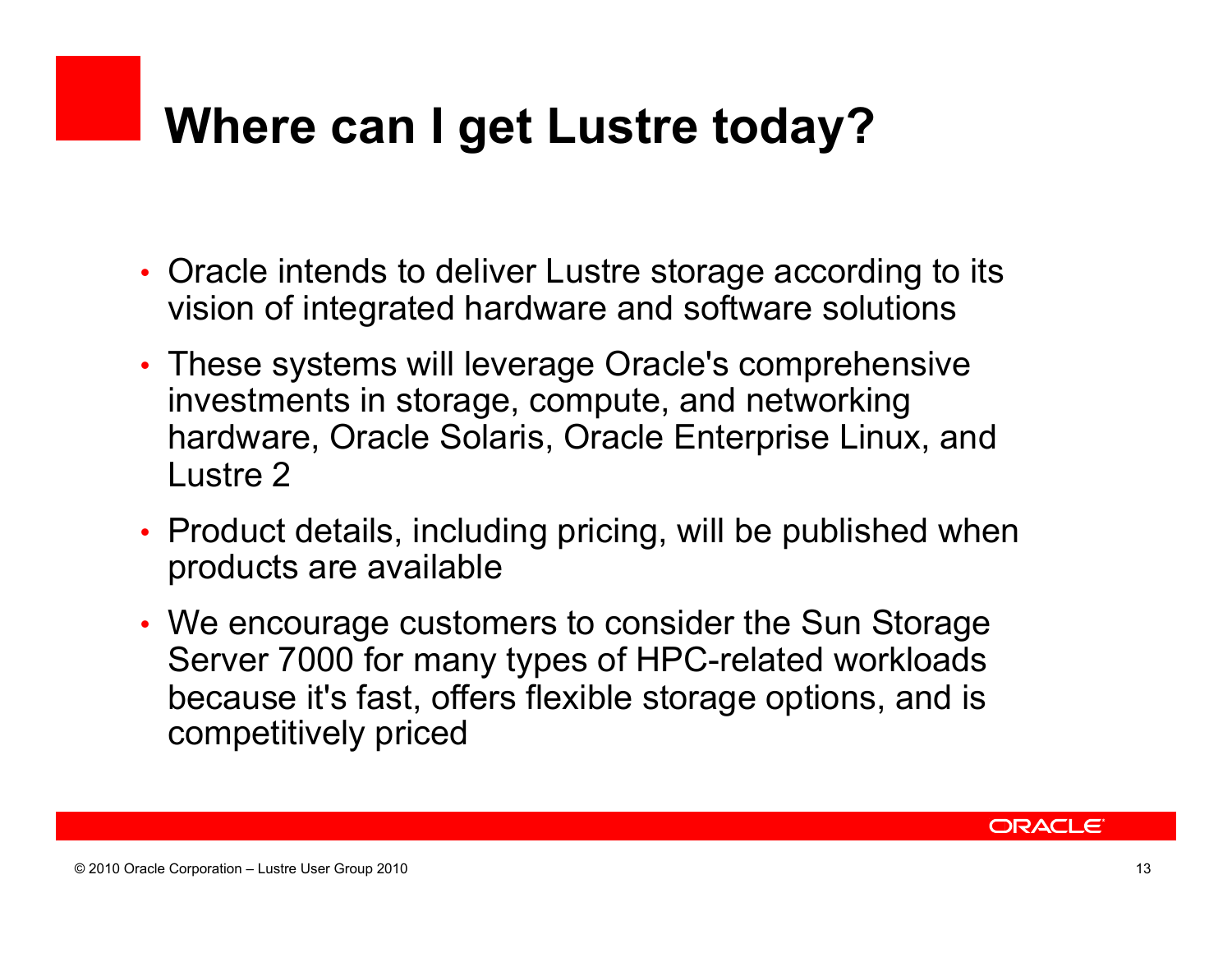## **Is Oracle going to support a Lustre community?**

- Yes, Oracle intends to continue hosting the Lustre community
- Oracle is hosting the annual Lustre User Group meeting, scheduled for April 14-16 2010; see http://lug2010.org/ for more information
- Oracle intends to continue hosting and improving the community web site, public git source code repository with canonical Lustre releases, mailing lists, and Bugzilla issue tracking system
- The Lustre Group will continue to accept software defect reports from the community and address them to improve the quality of Lustre for all
- The Lustre Group intends to accept community patches that are submitted based on established contributions guidelines for inclusion in the canonical release branches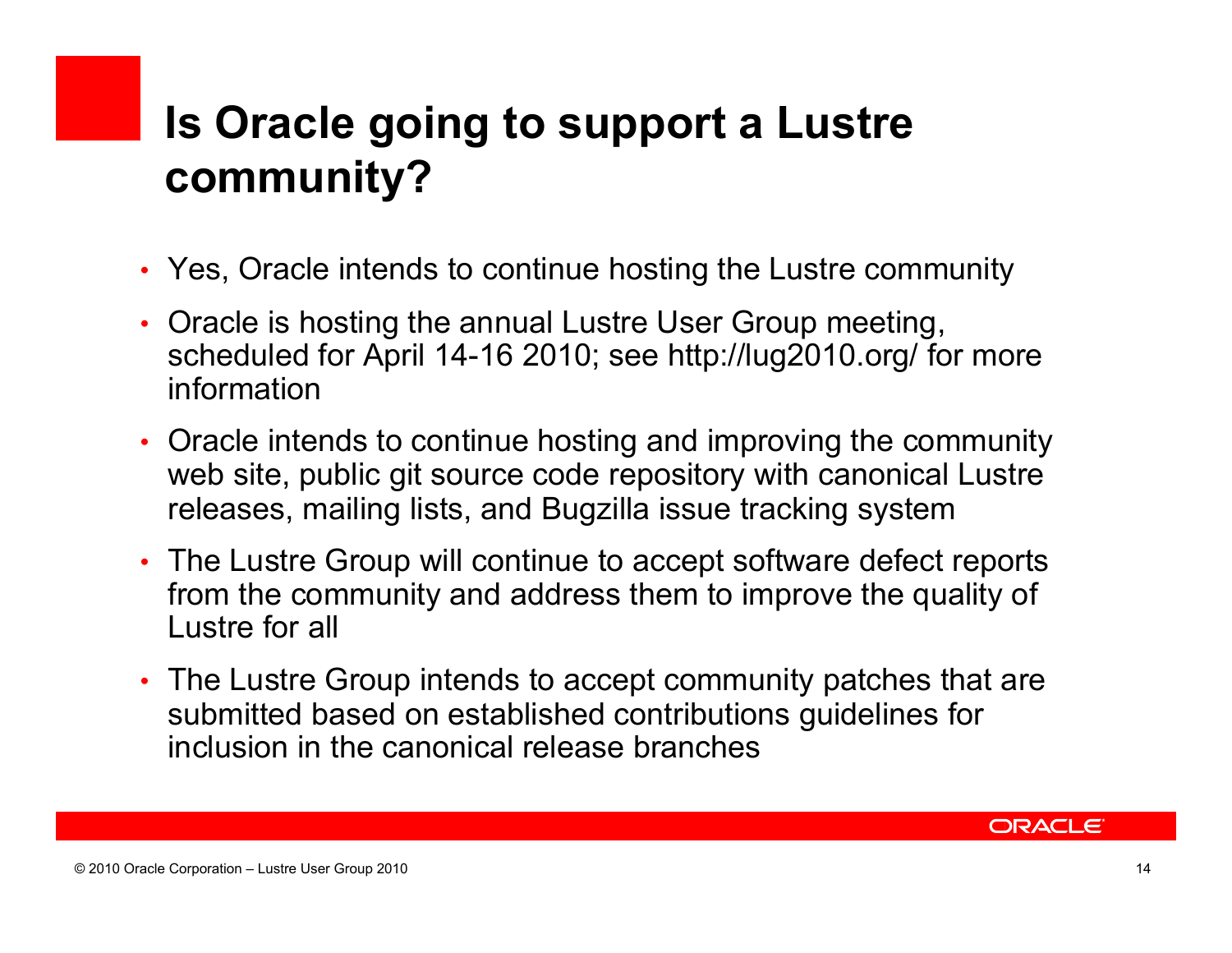#### **Will Oracle continue to work with resellers?**

- There are no changes to our current reseller relationships for Lustre 1.8
- Oracle intends to continue to fix bugs for this release but will not add any new features or performance optimizations for new hardware
- To maintain the highest levels of quality, reliability, and interoperability, Oracle intends to introduce a Lustre 2 qualification program for support of custom configurations, accompanied by an updated reseller program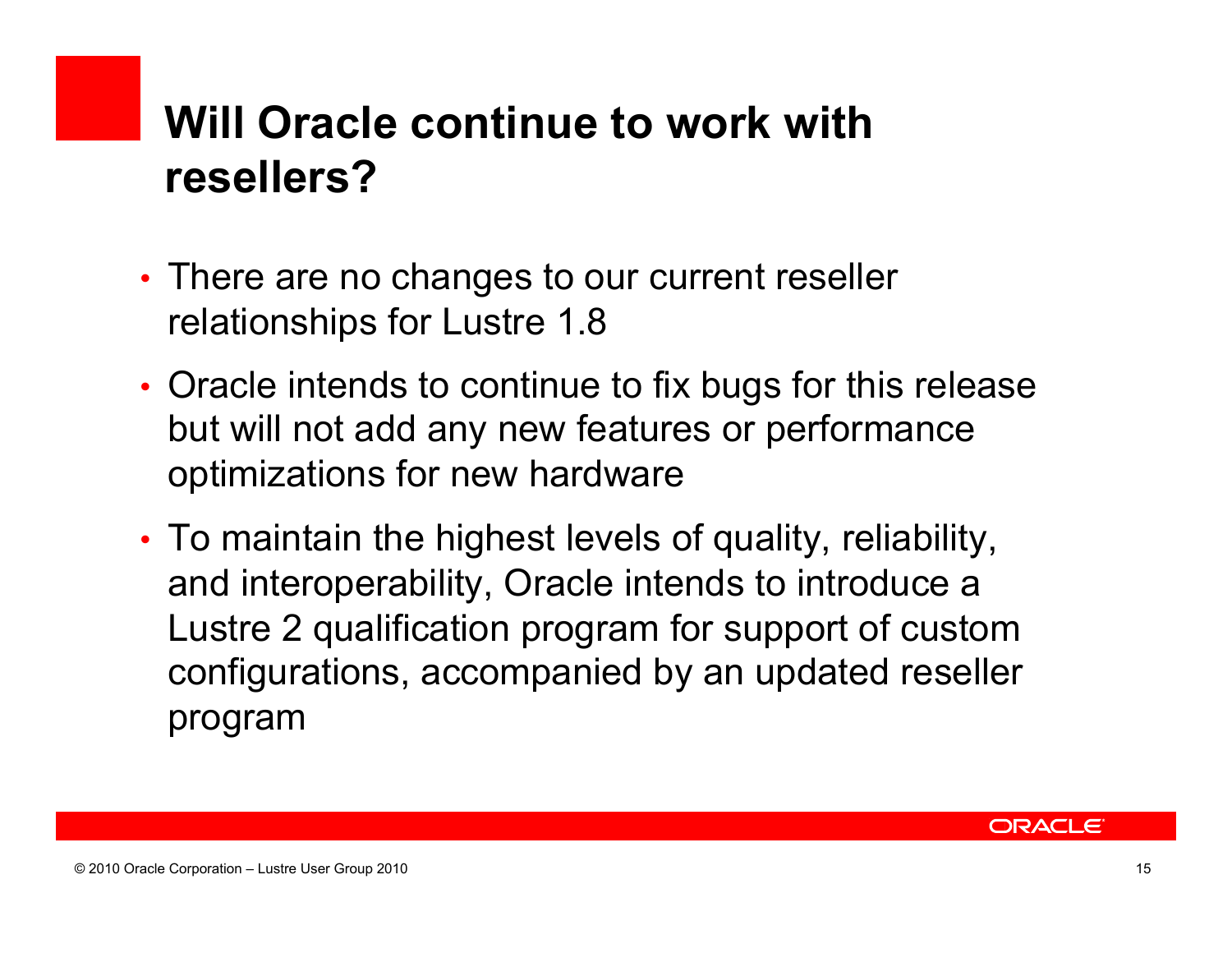#### **Will Oracle continue to release a softwareonly Linux version of Lustre?**

- Oracle intends to continue to release Lustre 1.8 as a software package as it is today, tested, qualified, and packaged for all the currently qualified client and server platforms
- Oracle intends to support Lustre 2 on its future integrated storage products, distinguished as the only storage vendor to offer comprehensive support for hardware, operating system, and the Lustre file system
- Oracle intends to build and test a software-only release of Lustre 2 but there is no plan to support this open source version

ORACLE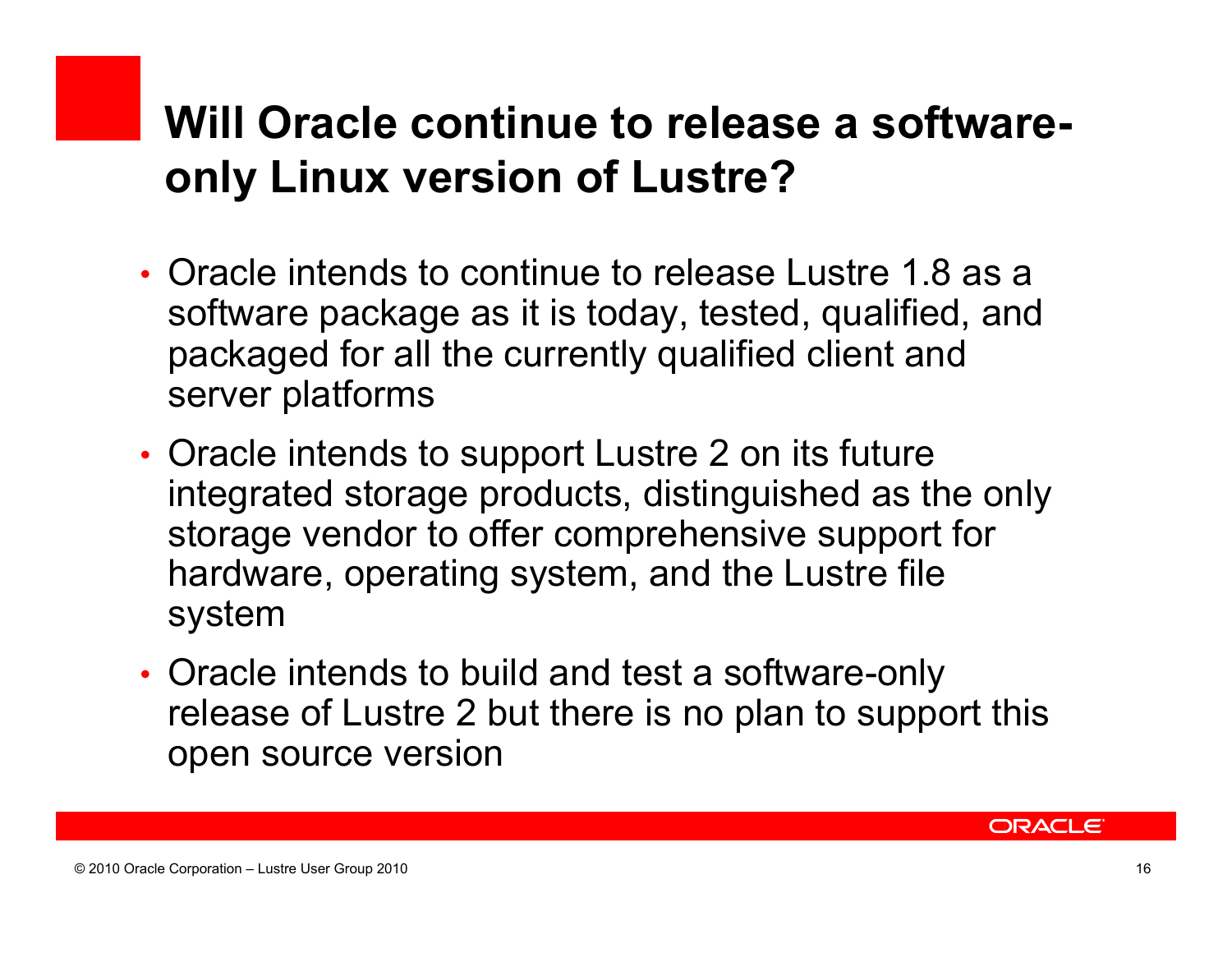### **Will kDMU be made available for Linux?**

- The kDMU module works with ZFS on Solaris but it can't be used with Lustre on Linux since ZFS isn't available on that operating system
- Oracle continues to advance this integration between Lustre and ZFS on Solaris

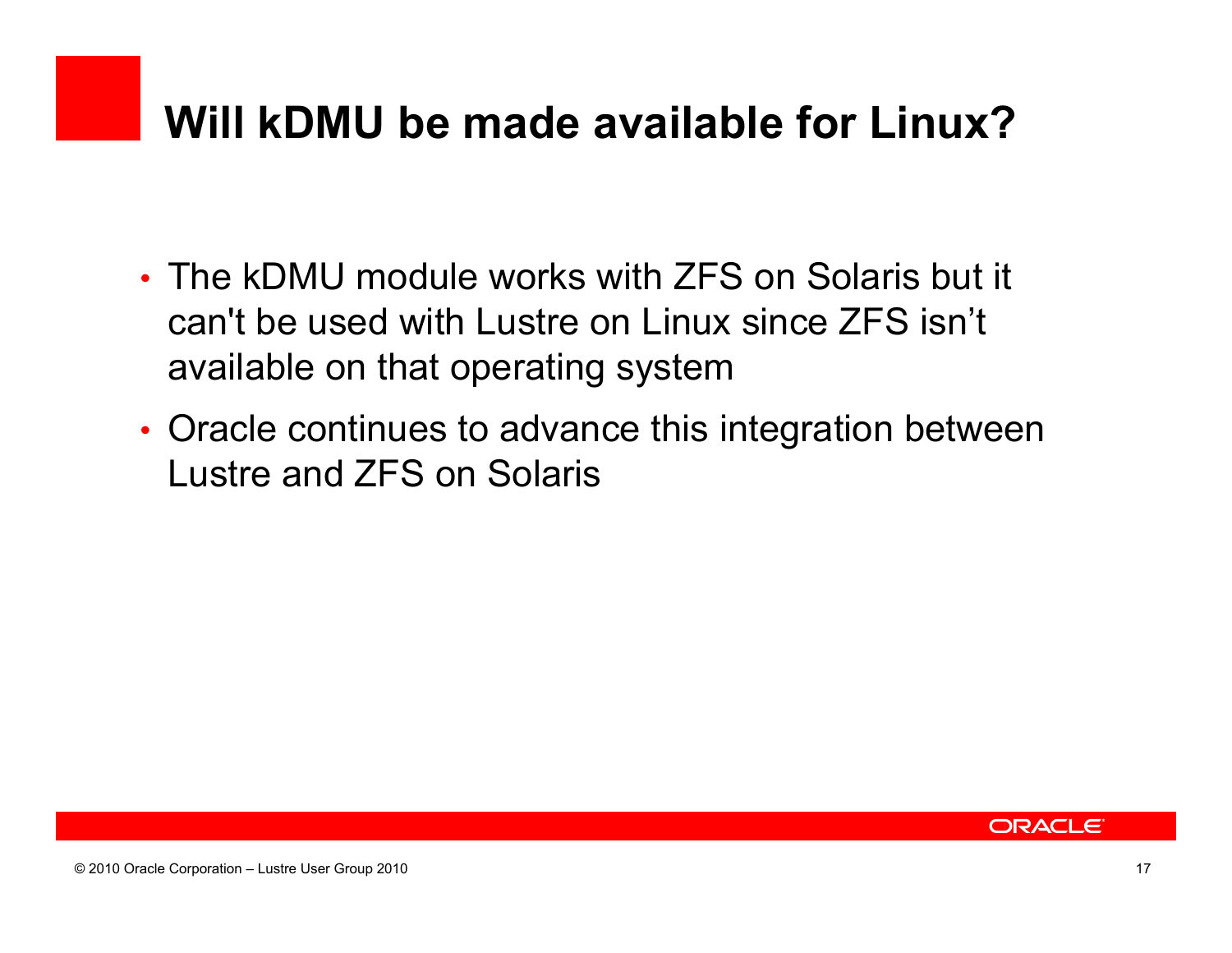### **Will Oracle continue to invest in ldiskfs?**

• Yes, Oracle intends to continue maintaining ldiskfs, which is the backing store for Linux Lustre and an integral part of our integrated storage solutions

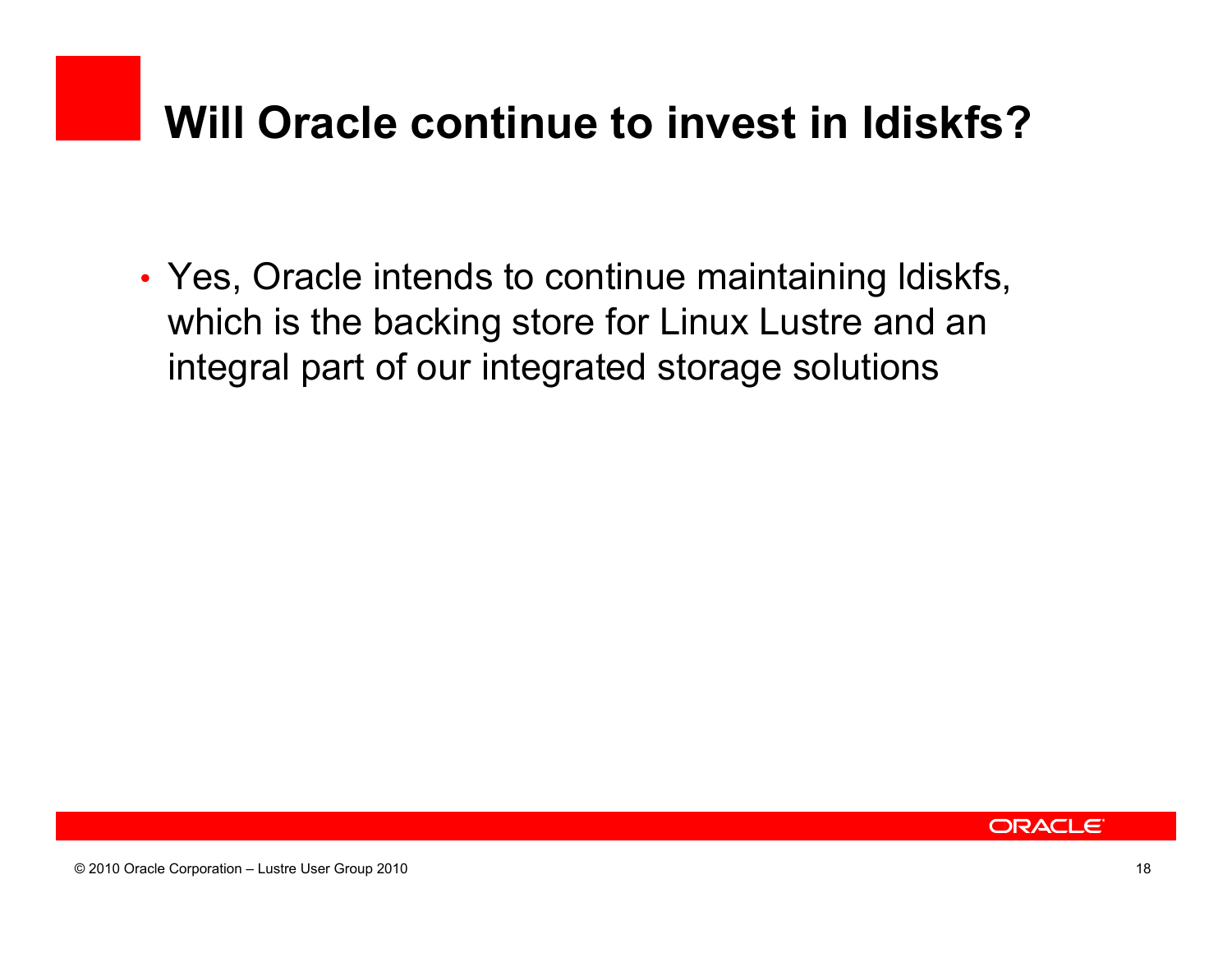#### **What's the Lustre roadmap beyond Lustre 2.0?**

- Oracle intends to complete the beta program and deliver a final release candidate of Lustre 2.0 within the next six months
- Updated roadmaps will be provided at future LUG events and accompanying Lustre releases
- Oracle intends to continue investing in Lustre 2, improving metadata and IO performance and delivering features for more effective integration and management in HPC computing environments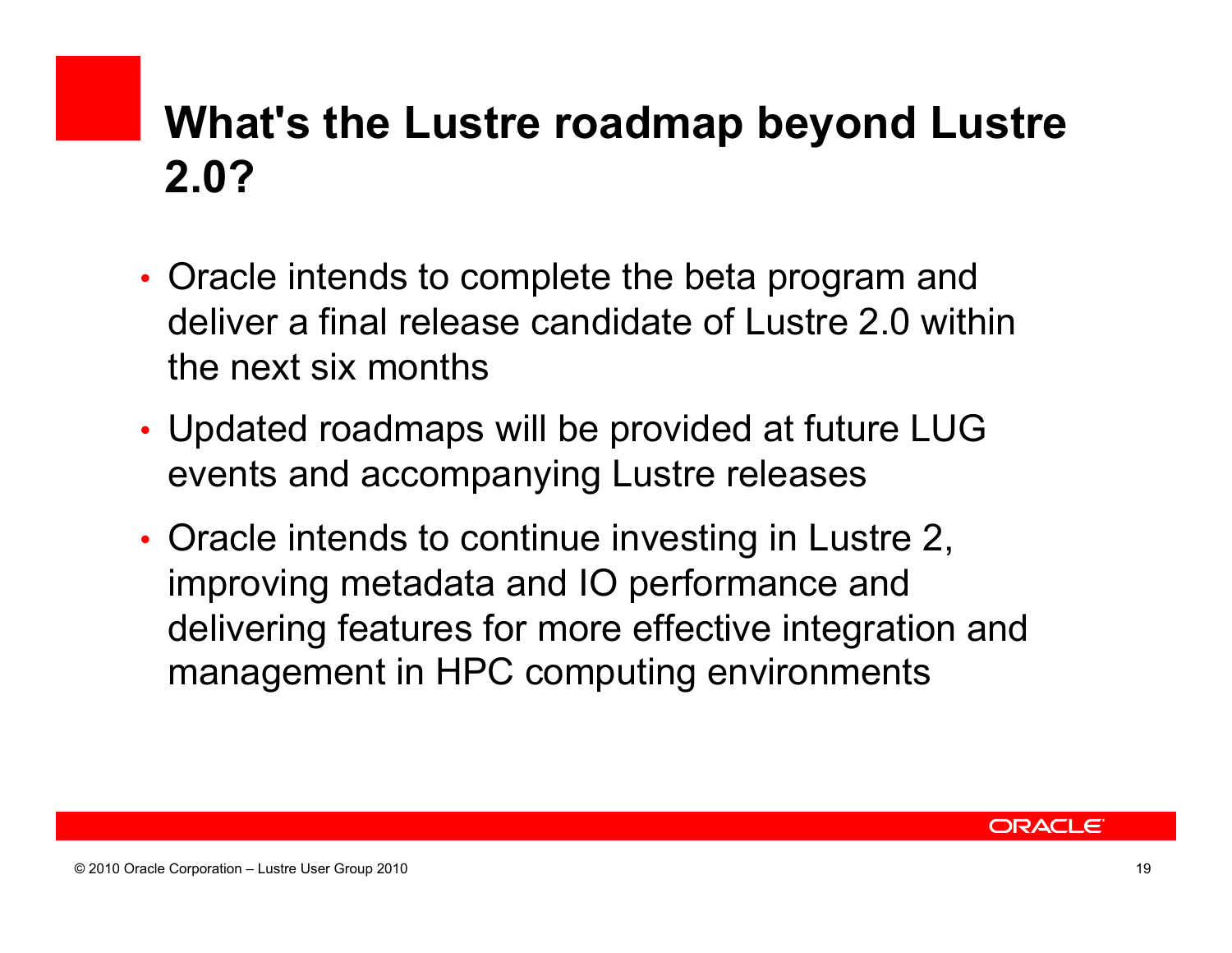#### **How can Lustre 1.8 customers upgrade to Lustre 2?**

- Lustre 1.8 clients will interoperate with Lustre 2 servers so you can mount both Lustre 1.8 and 2.x storage clusters from the same client
- Since Lustre 2 is only qualified and supported on Oracle's integrated storage systems, a supported migration path does not exist from Lustre 1.8 to Lustre 2
- Oracle will continue to support customers with Lustre 1.8 support contracts and allow them to renew when the time comes
- Customers who want the advanced features of Lustre 2 can purchase Oracle's integrated storage configurations to get the highest levels of reliability, performance, and support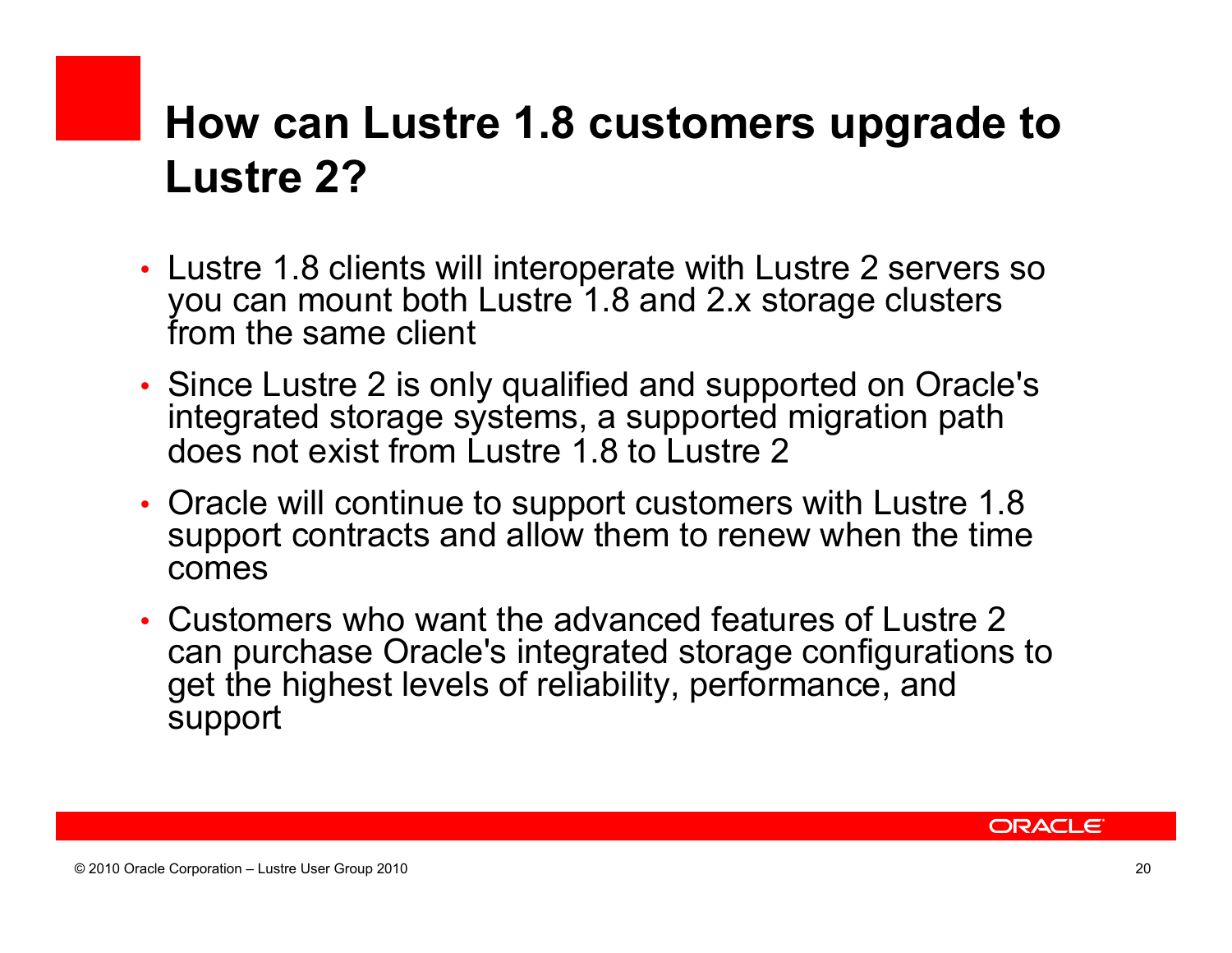# **Lustre 2 Qualification Program**

- Oracle is developing a program to allow resellers to qualify their own reference configurations to run Oracle's Oracle Enterprise Linux software stack featuring Lustre 2
- This enables Oracle to maintain good quality and a positive reputation for Lustre 2 and assures customers that the one canonical version meets the highest standards in the industry
- Under the program, resellers can qualify systems with a verification test plan, working closely with Lustre Engineering to configure, test, and tune the configuration
- Lustre 2 partners qualified under the program are entitled to use Oracle's officially supported Oracle Enterprise Linux software stack and to purchase an Oracle Premiere Support contract for each Lustre server (OSS and MDS), based on the qualified reference configuration
- The reseller remains responsible for the hardware and servers, including servicing and diagnostics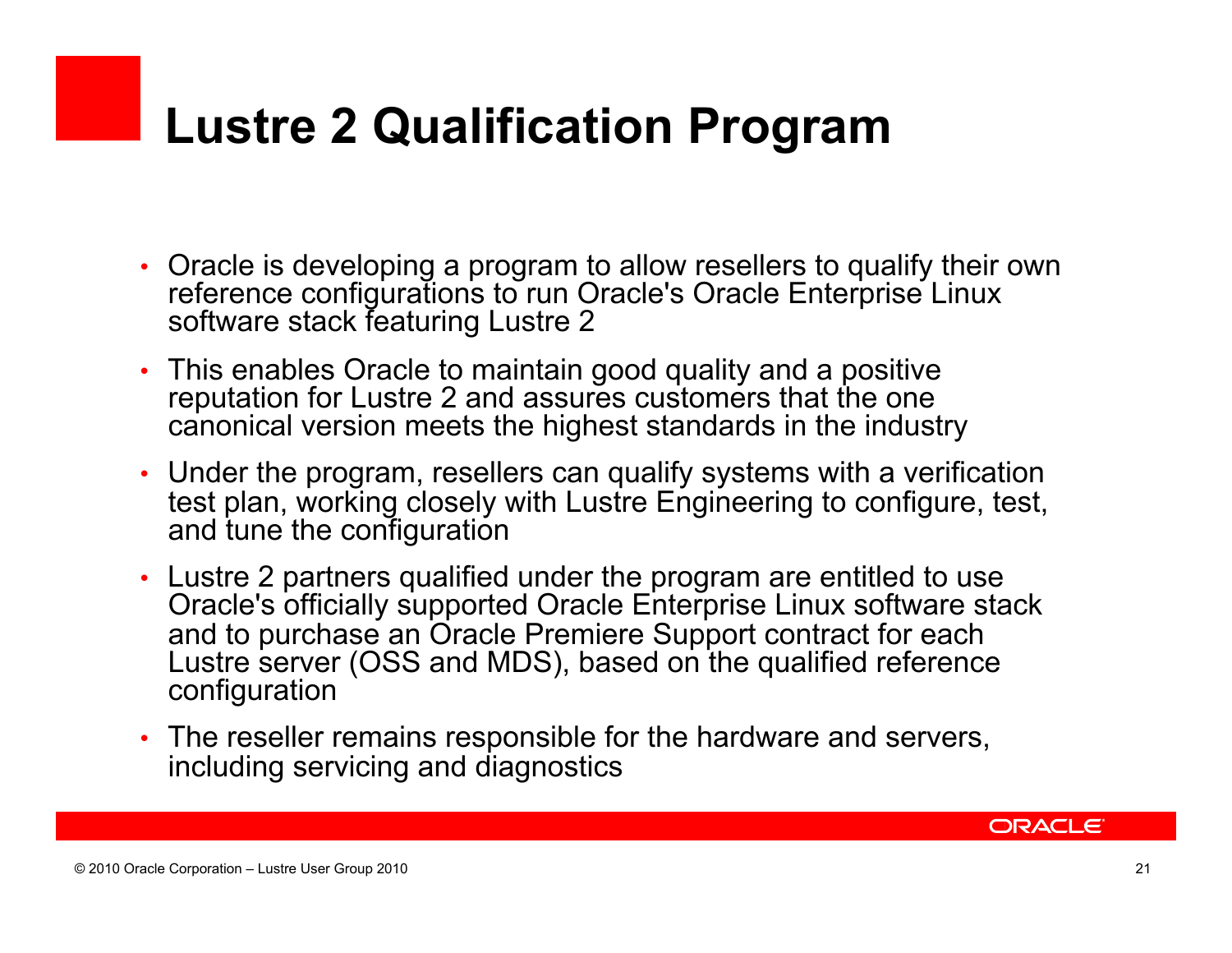# **Outlook for 2010**

- Lustre 2.0 final release within the next 6 months
- Sustainable cadence for Lustre 2 feature development and releases
- New Lustre Storage Solutions from Oracle
- Substantially expanded global sales, support, and professional services for Oracle storage
- Continued support and collaboration with the Lustre user community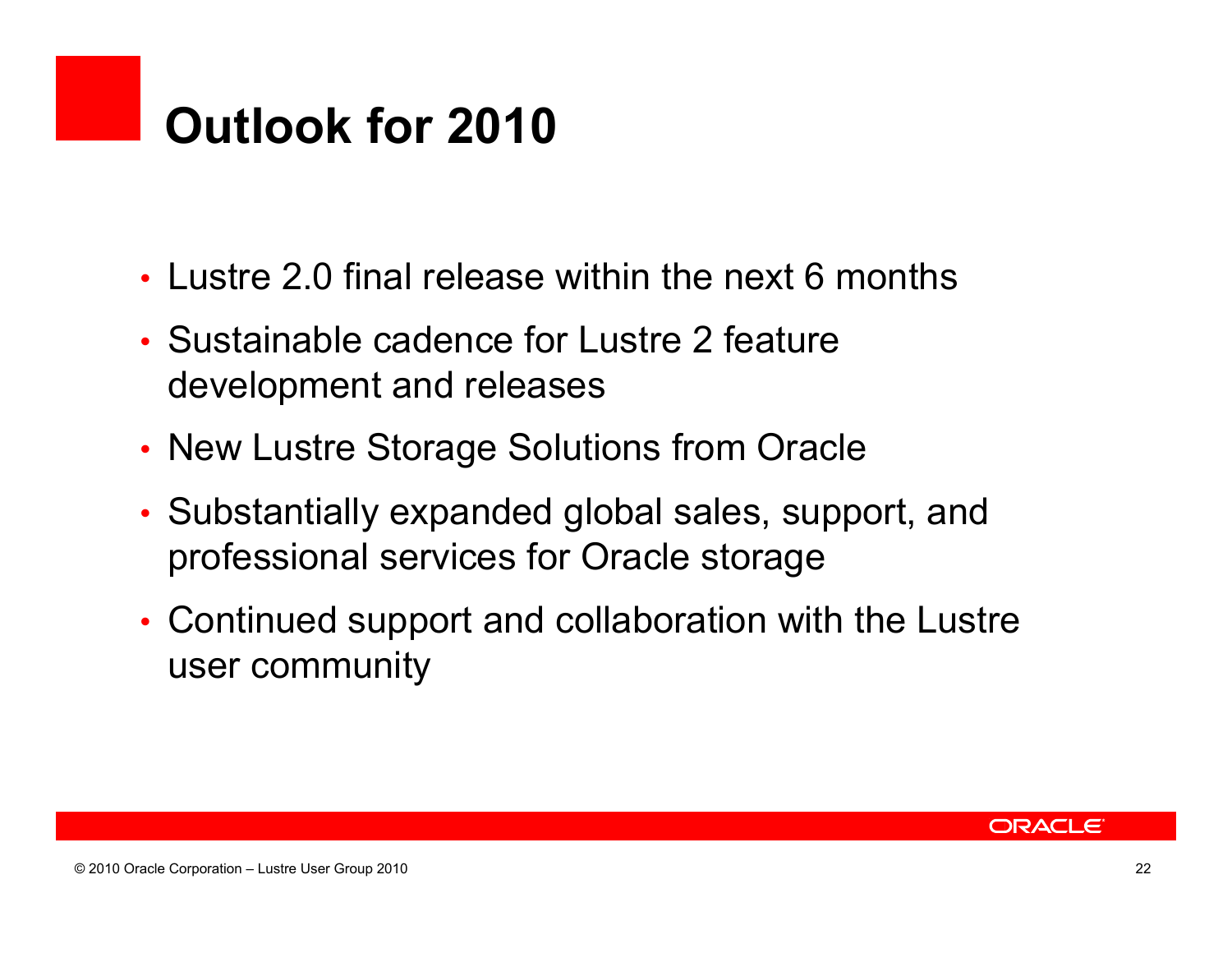# **SOFTWARE. HARDWARE. COMPLETE.**